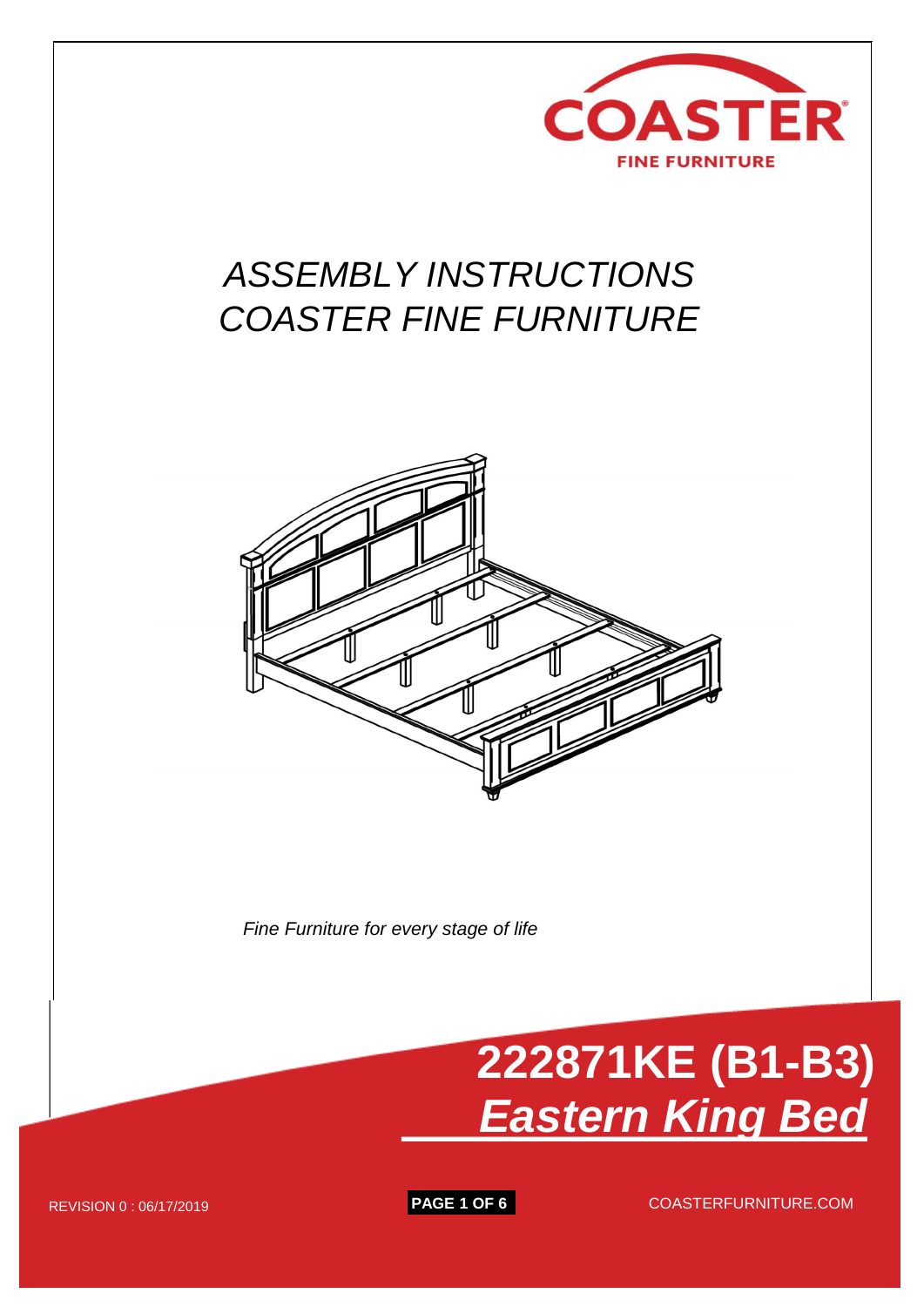## **ASSEMBLY INSTRUCTIONS**

#### **ASSEMBLY TIPS:**

- 1. Remove hardware from box and sort by size.
- 2. Please check to see that all hardware and parts are present prior to start of assembly.
- 3. Please follow attached instructions in the same sequence as numbered to assure fast & easy assembly.



#### **WARNING!**

1. Don't attempt to repair or modify parts that are broken or defective. Please contact the store immediately.

2. This product is for home use only and not intended for commercial establishments.





30 MINUTES

## **PARTS IDENTIFICATION**

### **B1 (BOX 1)**

| $\blacktriangle$       | <b>HEADBOARD PANEL</b>                                         |                    | 1PC                  |
|------------------------|----------------------------------------------------------------|--------------------|----------------------|
| $\mathbf B$            | <b>LEFT HEADBOARD LEG</b>                                      |                    | 1PC                  |
| $\mathbf C$            | <b>RIGHT HEADBOARD LEG</b>                                     |                    | 1PC                  |
| <b>B1 (BOX 2)</b><br>D | <b>FOOTBOARD</b>                                               |                    | 1PC                  |
| <u>B1 (BOX 3)</u>      |                                                                |                    |                      |
| E                      | <b>BED RAIL</b>                                                |                    | 2PCS                 |
| F                      | <b>BED SLAT SUPPORT WITH</b><br><b>LEVELER</b>                 |                    | 8PCS                 |
| G                      | <b>BED SLAT</b>                                                |                    | 4PCS                 |
| HB                     | 222871KE(B1)<br><b>FROM BOX 1</b><br><b>HEADBOARD COMPLETE</b> |                    | 1PC                  |
| D                      | 222871KE(B2)<br><b>FROM BOX 2</b><br><b>FOOTBOARD</b>          |                    | 1PC                  |
|                        |                                                                | <b>PAGE 2 OF 6</b> | COASTERFURNITURE.COM |

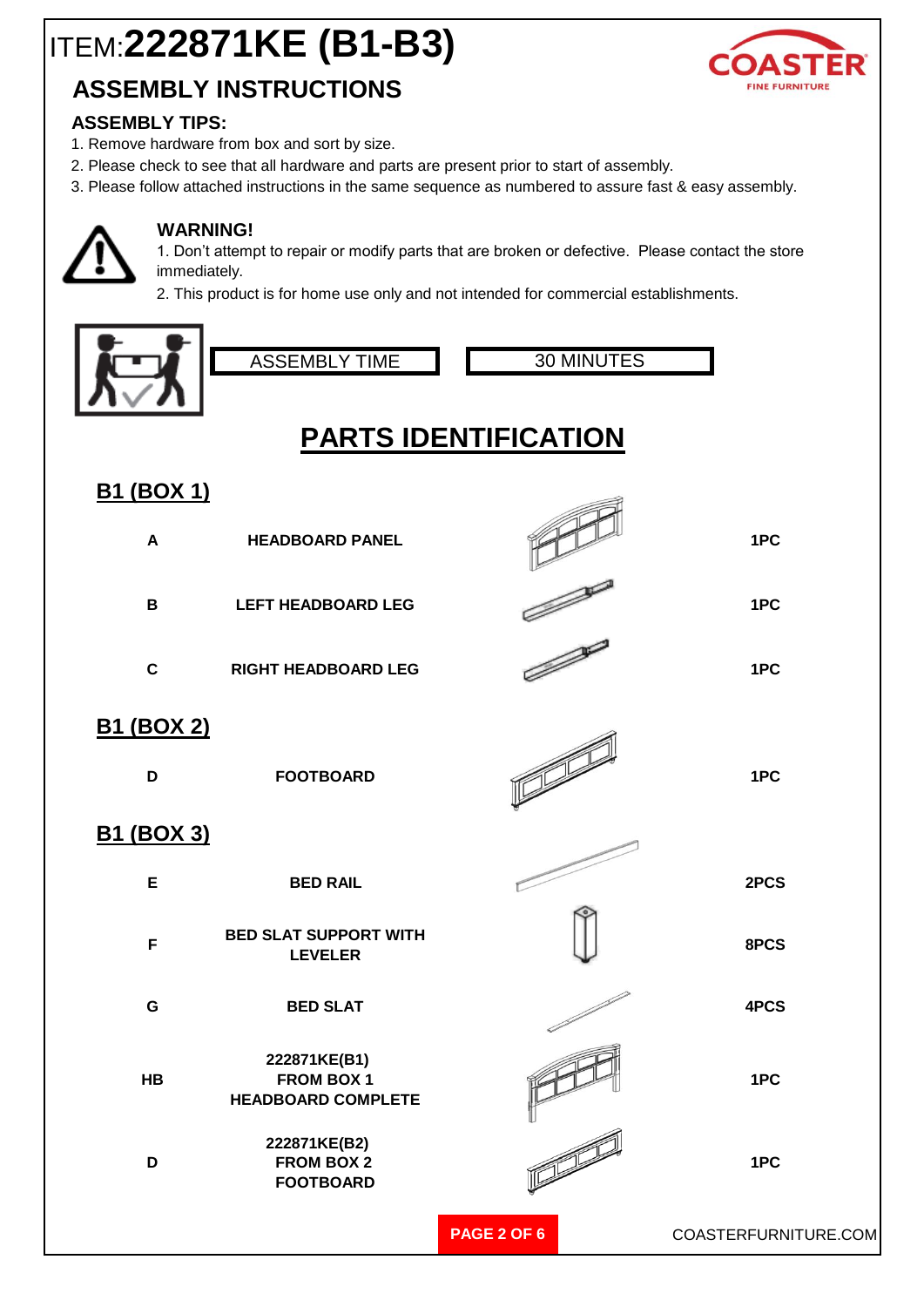

#### **ASSEMBLY TIPS:**

- 1. Remove hardware from box and sort by size.
- 2. Please check to see that all hardware and parts are present prior to start of assembly.
- 3. Please follow attached instructions in the same sequence as numbered to assure fast & easy assembly.



#### **WARNING!**

1. Don't attempt to repair or modify parts that are broken or defective. Please contact the store immediately.

2. This product is for home use only and not intended for commercial establishments.

## **HARDWARE IDENTIFICATION**

### **Z-B3 (BOX 3) - HARDWARE PACK IS LOCATED IN 222871KE (B3)**

| 1                       | <b>BOLT</b><br>(M8 X 40mm - RBW)                | ענגענגענגעל | 14PCS |
|-------------------------|-------------------------------------------------|-------------|-------|
| $\mathbf{2}$            | <b>LOCK WASHER</b><br>$(M8 - RBW)$              |             | 14PCS |
| 3                       | <b>FLAT WASHER</b><br>$(M8 - RBW)$              |             | 14PCS |
| $\overline{\mathbf{4}}$ | <b>ALLEN WRENCH</b><br>$(M5 - BLK)$             |             | 1PC   |
| 5                       | <b>FLAT HEAD SCREW</b><br>(CSK M4 X 30mm - BLK) | proce       | 8PCS  |

#### **NOTE:**

**Phillips head screw driver is required in the assembly process; however, manufacturer does not provide this item.**

**PAGE 3 OF 6**

COASTERFURNITURE.COM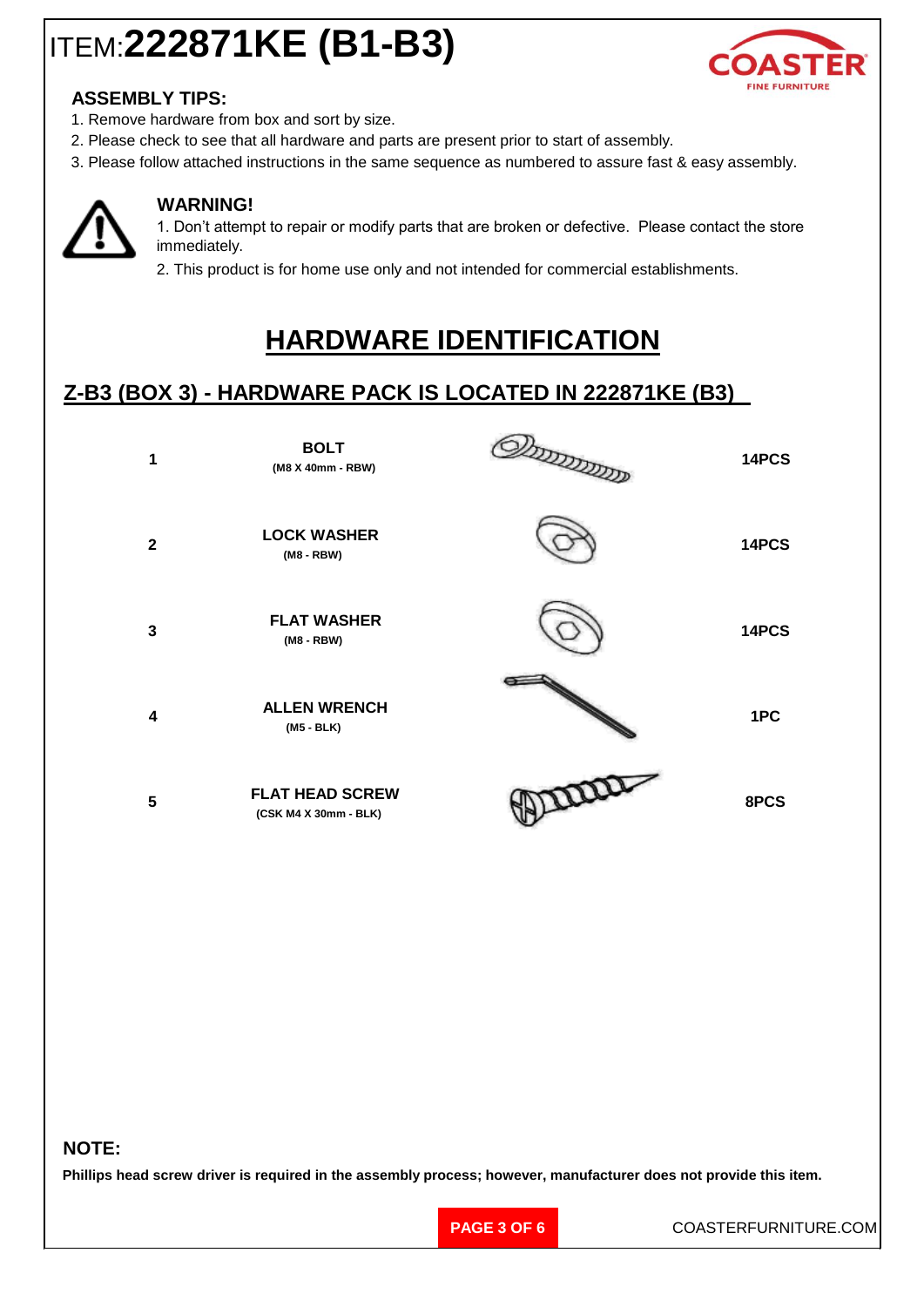

### **ASSEMBLY INSTRUCTIONS**

## **STEP 1**

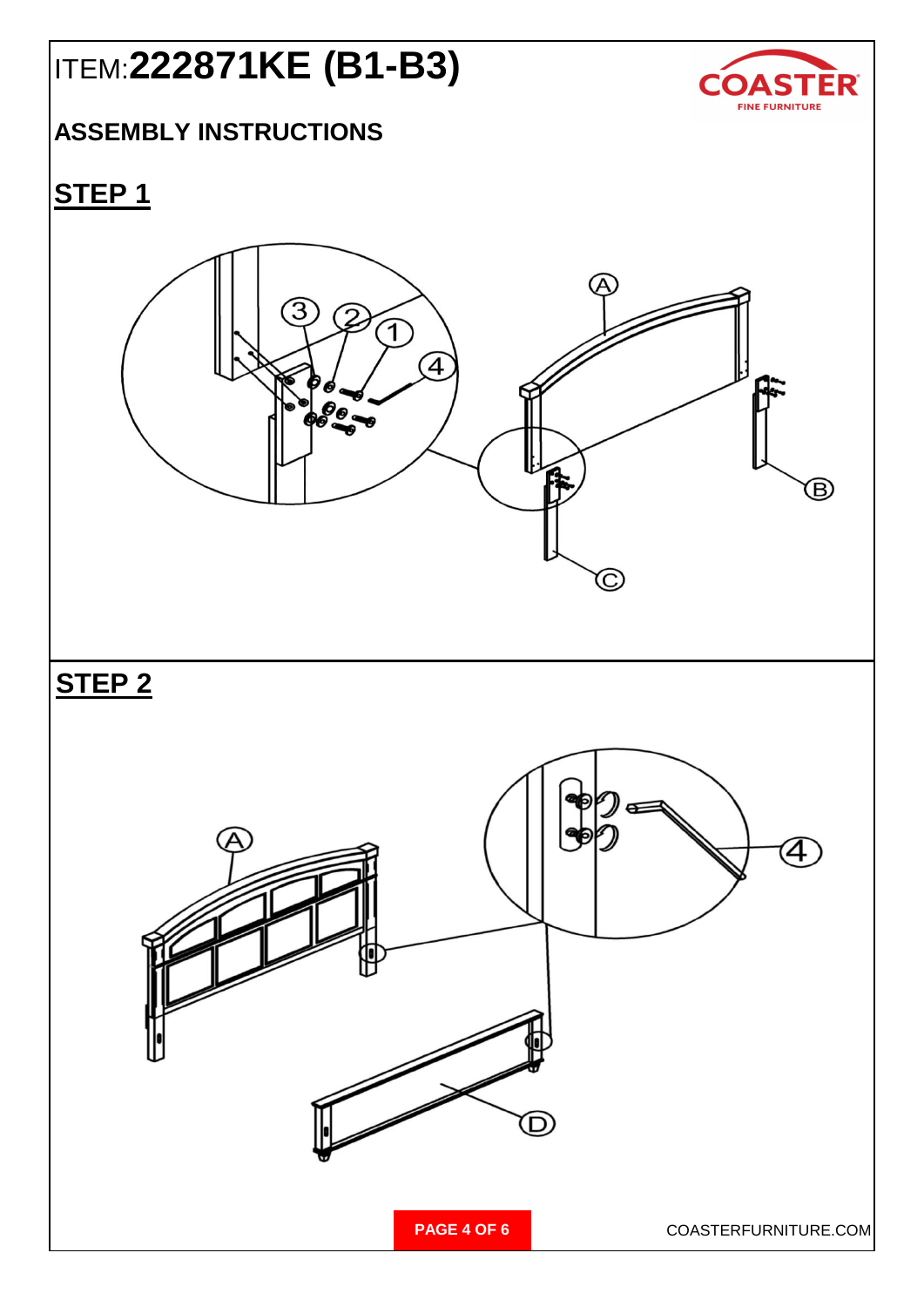

## **ASSEMBLY INSTRUCTIONS**

### **STEP 3**

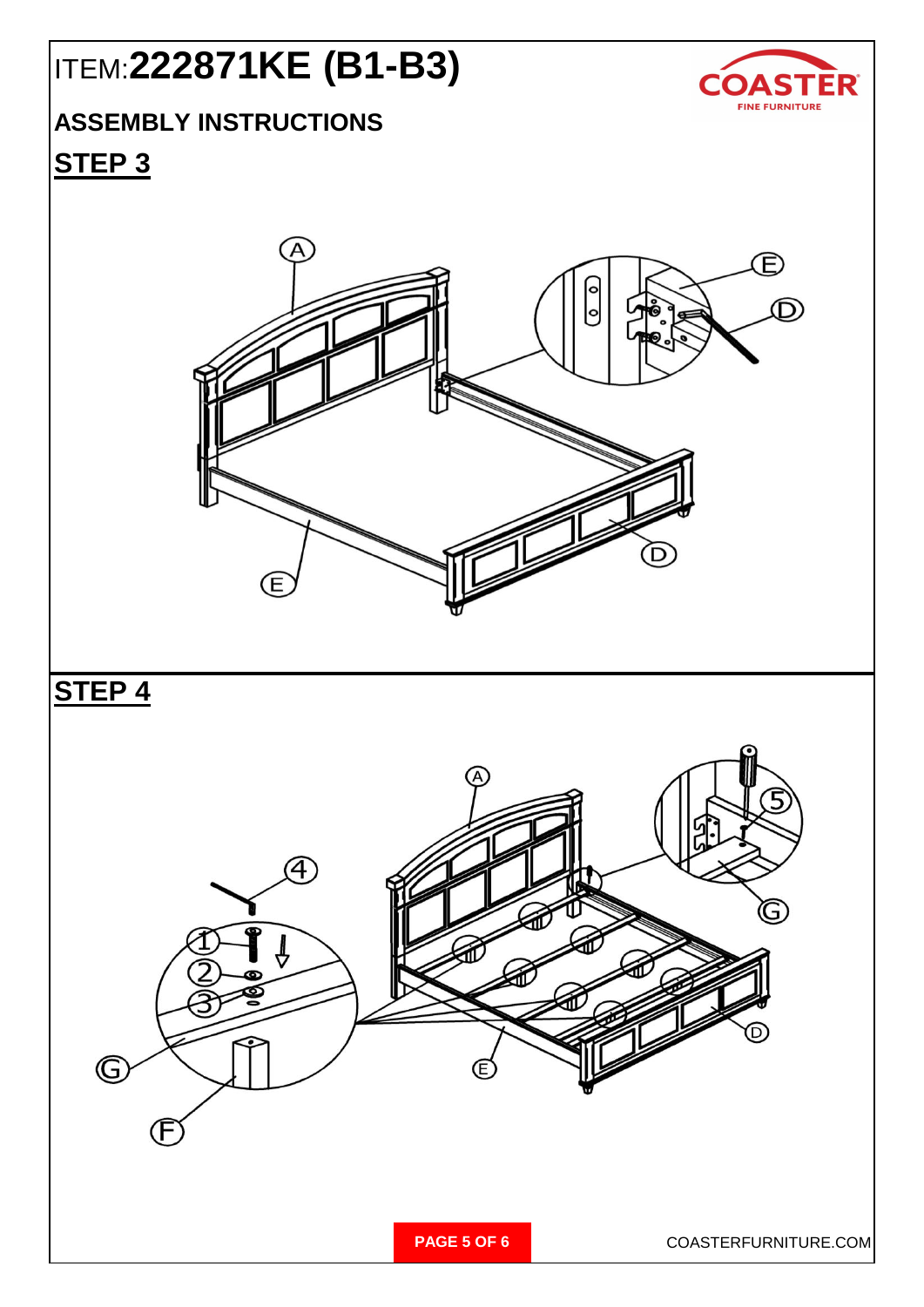

## **ASSEMBLY INSTRUCTIONS**

## **STEP 5 COMPLETE**